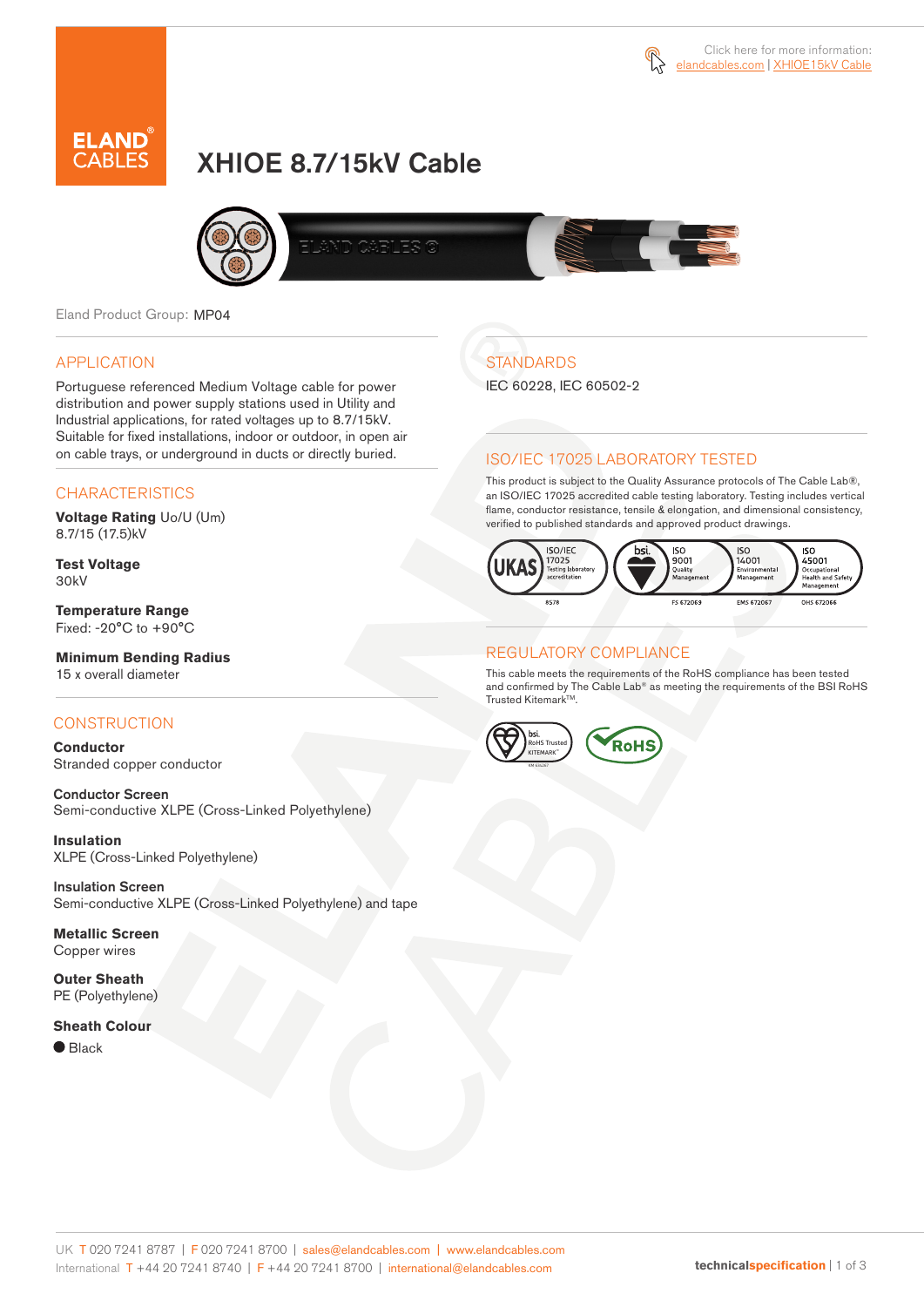

### DIMENSIONS

| ELAND PART NO. | NO. OF<br>CORES | <b>CONDUCTOR NOMINAL</b><br>CROSS SECTIONAL AREA<br>mm <sup>2</sup> | NOMINAL DIAMETER<br><b>OVER INSULATION</b><br>mm | <b>NOMINAL</b><br><b>OVERALL DIAMETER</b><br>mm | <b>NOMINAL</b><br><b>WEIGHT</b><br>kg/km |
|----------------|-----------------|---------------------------------------------------------------------|--------------------------------------------------|-------------------------------------------------|------------------------------------------|
| MP0415K01025   | $\mathbf{1}$    | 25                                                                  | 17.0                                             | 24.5                                            | 820                                      |
| MP0415K01035   | $\mathbf{1}$    | 35                                                                  | 18.0                                             | 25.5                                            | 930                                      |
| MP0415K01050   | $\mathbf{1}$    | 50                                                                  | 19.0                                             | 26.5                                            | 1075                                     |
| MP0415K01070   | $\mathbf{1}$    | 70                                                                  | 21.0                                             | 28.5                                            | 1 3 2 0                                  |
| MP0415K01095   | $\mathbf{1}$    | 95                                                                  | 22.5                                             | 30.5                                            | 1595                                     |
| MP0415K01120   | $\mathbf{1}$    | 120                                                                 | 24.5                                             | 32.0                                            | 1880                                     |
| MP0415K01150   | $\mathbf{1}$    | 150                                                                 | 25.5                                             | 33.5                                            | 2 1 4 5                                  |
| MP0415K01185   | $\mathbf{1}$    | 185                                                                 | 26.5                                             | 35.0                                            | 2535                                     |
| MP0415K01240   | $\mathbf{1}$    | 240                                                                 | 29.5                                             | 37.5                                            | 3 1 3 0                                  |
| MP0415K01300   | $\mathbf{1}$    | 300                                                                 | 32.0                                             | 40.5                                            | 3775                                     |
| MP0415K01400   | $\mathbf{1}$    | 400                                                                 | 35.0                                             | 43.5                                            | 4720                                     |
| MP0415K01500   | $\mathbf{1}$    | 500                                                                 | 38.0                                             | 47.0                                            | 5685                                     |
| MP0415K01600   | $\mathbf{1}$    | 630                                                                 | 44.0                                             | 50.5                                            | 7 3 1 5                                  |
| MP0415K03025   | 3               | 25                                                                  | 17.0                                             | 49.0                                            | 3 1 2 5                                  |
| MP0415K03035   | 3               | 35                                                                  | 18.0                                             | 51.5                                            | 3540                                     |
| MP0415K03050   | 3               | 50                                                                  | 19.0                                             | 54.5                                            | 4 1 3 5                                  |
| MP0415K03070   | 3               | 70                                                                  | 21.0                                             | 58.0                                            | 4965                                     |
| MP0415K03095   | 3               | 95                                                                  | 22.5                                             | 62.0                                            | 5950                                     |
| MP0415K03120   | 3               | 120                                                                 | 24.5                                             | 66.0                                            | 6915                                     |
| MP0415K03150   | 3               | 150                                                                 | 25.5                                             | 68.5                                            | 7940                                     |
| MP0415K03185   | 3               | 185                                                                 | 26.5                                             | 71.5                                            | 9 1 6 0                                  |
| MP0415K03240   | 3               | 240                                                                 | 29.5                                             | 78.0                                            | 11 265                                   |
| MP0415K03300   | 3               | 300                                                                 | 32.0                                             | 84.0                                            | 13 5 9 5                                 |
| MP0415K03400   | 3               | 400                                                                 | 35.0                                             | 90.5                                            | 16825                                    |

## ELECTRICAL CHARACTERISTICS

| NO. OF<br><b>CORES</b> | <b>CONDUCTOR NOMINAL</b><br><b>CROSS SECTIONAL</b><br>AREA | CONDUCTOR MAXIMUM<br><b>SHORT CIRCUIT</b><br><b>CURRENT T=1S</b> | CONDUCTOR DC<br>RESISTANCE AT 20°C<br>ohm/km | <b>INDUCTANCE</b><br>mH/km | CAPACITANCE<br>uF/km | <b>CURRENT CARRYING CAPACITY</b><br>Amps |               |
|------------------------|------------------------------------------------------------|------------------------------------------------------------------|----------------------------------------------|----------------------------|----------------------|------------------------------------------|---------------|
|                        | mm <sup>2</sup>                                            | kA                                                               |                                              |                            |                      | In Air                                   | <b>Buried</b> |
| $\mathbf{1}$           | 25                                                         | 3.6                                                              | 0.7270                                       | 0.45                       | 0.18                 | 163                                      | 159           |
|                        | 35                                                         | 5.0                                                              | 0.5240                                       | 0.43                       | 0.20                 | 197                                      | 191           |
| 1                      | 50                                                         | 7.5                                                              | 0.3870                                       | 0.41                       | 0.21                 | 236                                      | 226           |
|                        | 70                                                         | 10.0                                                             | 0.2680                                       | 0.38                       | 0.24                 | 295                                      | 277           |
| $\mathbf{1}$           | 95                                                         | 13.6                                                             | 0.1930                                       | 0.36                       | 0.27                 | 359                                      | 333           |
|                        | 120                                                        | 17.2                                                             | 0.1530                                       | 0.35                       | 0.29                 | 416                                      | 379           |
| $\mathbf{1}$           | 150                                                        | 21.5                                                             | 0.1240                                       | 0.34                       | 0.31                 | 471                                      | 425           |
| H                      | 185                                                        | 26.5                                                             | 0.0991                                       | 0.33                       | 0.33                 | 537                                      | 479           |
| 1                      | 240                                                        | 34.3                                                             | 0.0754                                       | 0.32                       | 0.38                 | 639                                      | 558           |
|                        | 300                                                        | 42.9                                                             | 0.0601                                       | 0.30                       | 0.42                 | 738                                      | 632           |
| 1                      | 400                                                        | 57.2                                                             | 0.0470                                       | 0.29                       | 0.46                 | 858                                      | 720           |
| и                      | 500                                                        | 71.5                                                             | 0.0366                                       | 0.28                       | 0.51                 | 993                                      | 817           |
| $\mathbf{1}$           | 630                                                        | 90.1                                                             | 0.0283                                       | 0.28                       | 0.56                 | 1 1 4 3                                  | 922           |
| 3                      | 25                                                         | 3.6                                                              | 0.7270                                       | 0.43                       | 0.18                 | 142                                      | 148           |
| 3                      | 35                                                         | 5.0                                                              | 0.5240                                       | 0.41                       | 0.20                 | 170                                      | 175           |

The information contained within this datasheet is for guidance only and is subject to change without notice or liability. All the information is provided in good faith and is believed to be correct at the time of publication. When selecting cable accessories, please note that actual cable dimensions may vary due to manufacturing tolerances.